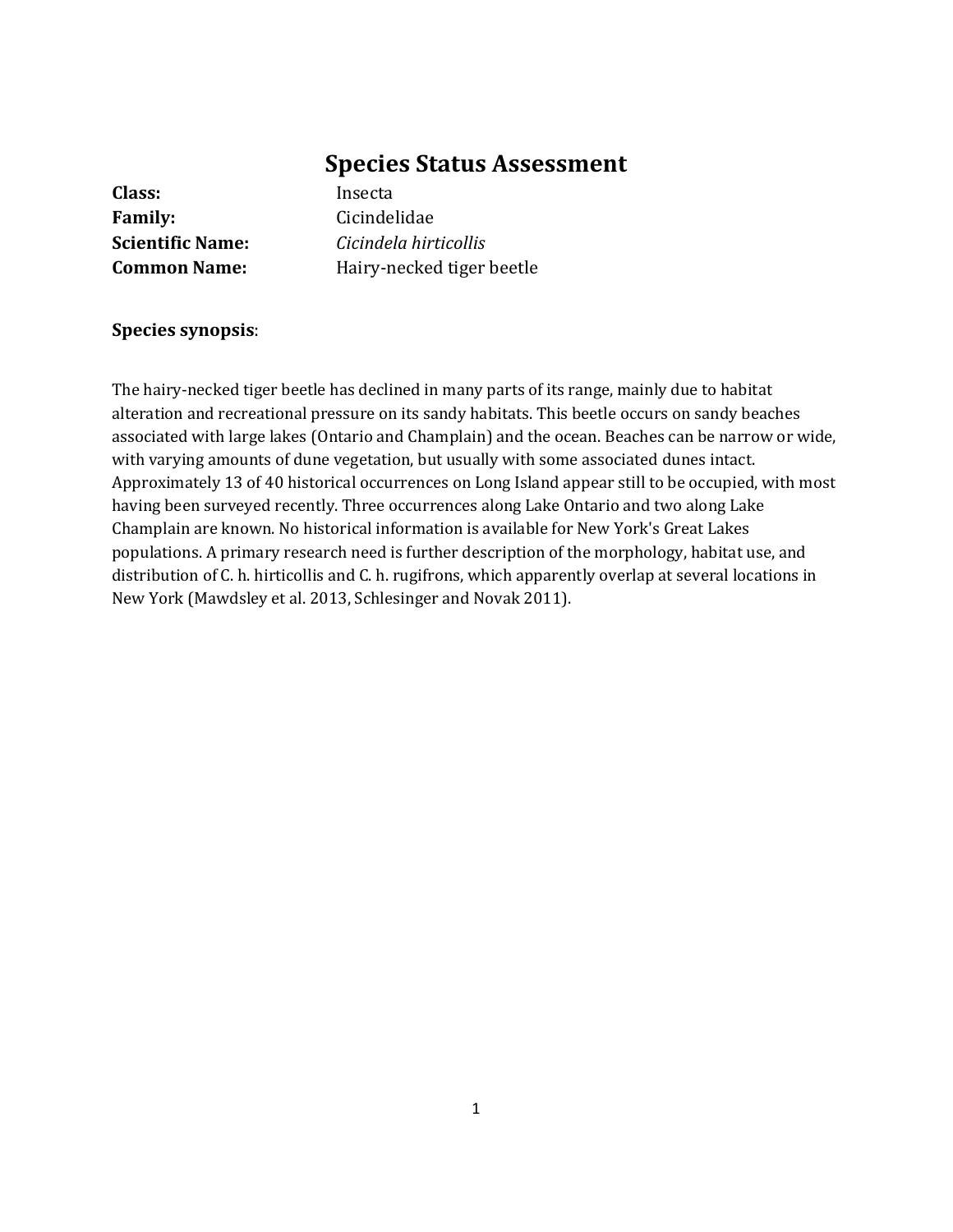#### **Status:**

|                    |     |                 | a. Current and Legal Protected Status   |                          |
|--------------------|-----|-----------------|-----------------------------------------|--------------------------|
|                    | i.  | Federal         | <b>Not listed</b>                       | Candidate? No            |
|                    | ii. | <b>New York</b> | <b>Not listed</b>                       |                          |
|                    |     |                 | <b>b.</b> Natural Heritage Program Rank |                          |
|                    | i.  | Global          | G5                                      |                          |
|                    | ii. | <b>New York</b> | <u>S1S2</u>                             | Tracked by NYNHP? Yes___ |
| <b>Other Rank:</b> |     |                 |                                         |                          |

#### **Status Discussion:**

This species has a limited state distribution, narrow habitat requirements, and is declining in much of its range, including New York, due to beach front development and overuse of beaches.

#### **I. Abundance and Distribution Trends**

#### **a. North America**

**i. Abundance**

**\_\_\_X\_\_ declining \_\_\_\_\_increasing \_\_\_\_\_stable \_\_\_\_\_unknown**

**ii. Distribution:**

**\_\_\_X\_\_ declining \_\_\_\_\_increasing \_\_\_\_\_stable \_\_\_\_\_unknown**

Time frame considered: Last 100 years

Moderate decline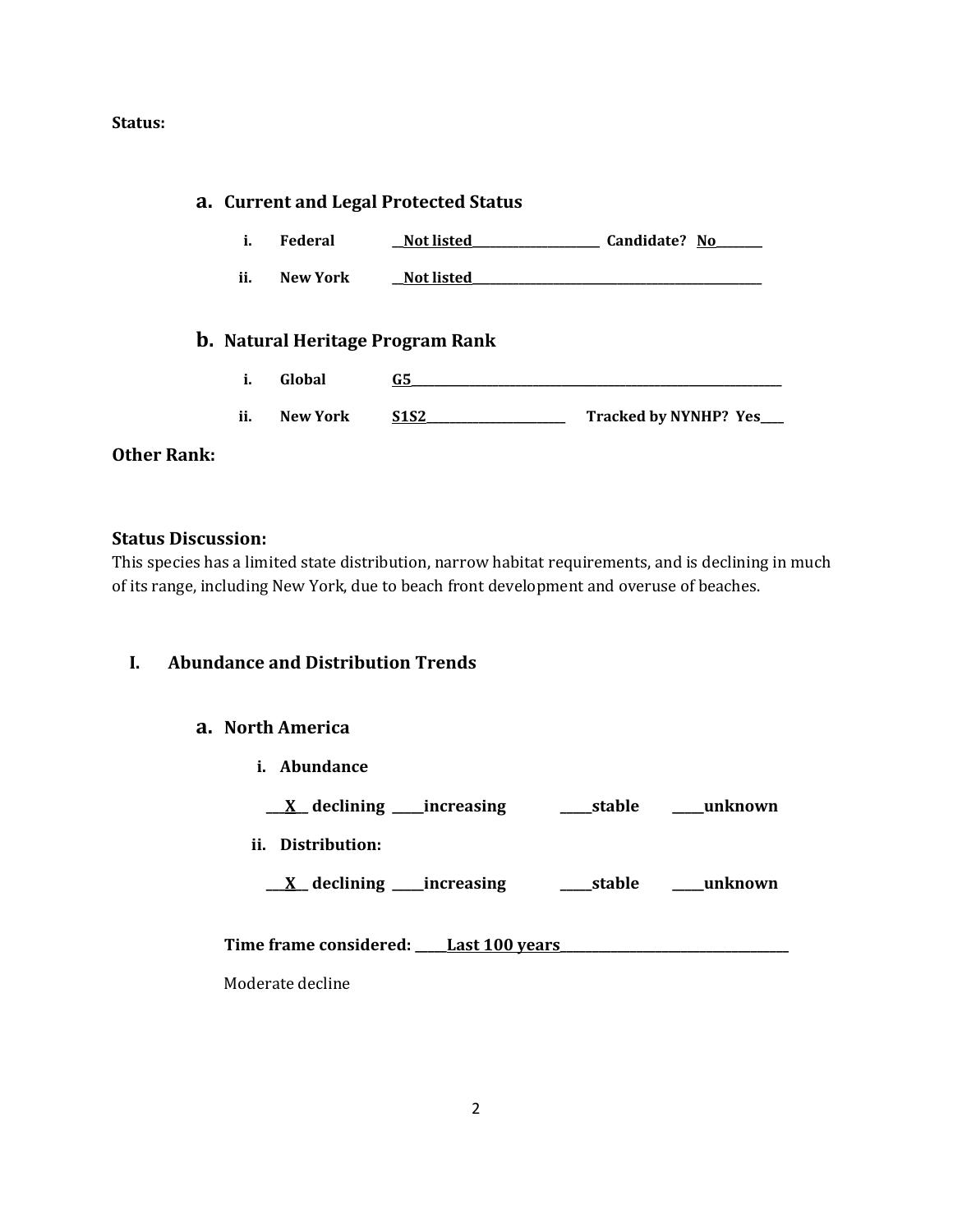# **b. Regional**

**i. Abundance**

| <u>X</u> declining _____increasing         | ____stable | unknown |
|--------------------------------------------|------------|---------|
| ii.<br>Distribution:                       |            |         |
| $\underline{X}$ declining _____ increasing | ____stable | unknown |
| Regional Unit Considered: Northeast        |            |         |
| Time Frame Considered: Last 100 years      |            |         |
| Moderate decline                           |            |         |

# **c. Adjacent States and Provinces**

| i. Abundance                                                       |  |             |
|--------------------------------------------------------------------|--|-------------|
|                                                                    |  |             |
| ii. Distribution:                                                  |  |             |
|                                                                    |  |             |
| Listing Status: <u>SC SC SC Status</u> SGCN? Notice that the SGCN? |  |             |
| Moderate decline                                                   |  |             |
|                                                                    |  |             |
| i. Abundance                                                       |  |             |
| ___ declining ____increasing _______stable ___ X__unknown          |  |             |
| ii. Distribution:                                                  |  |             |
| ___ declining ____increasing ______stable _____X__unknown          |  |             |
|                                                                    |  |             |
|                                                                    |  | $SGCN?$ $N$ |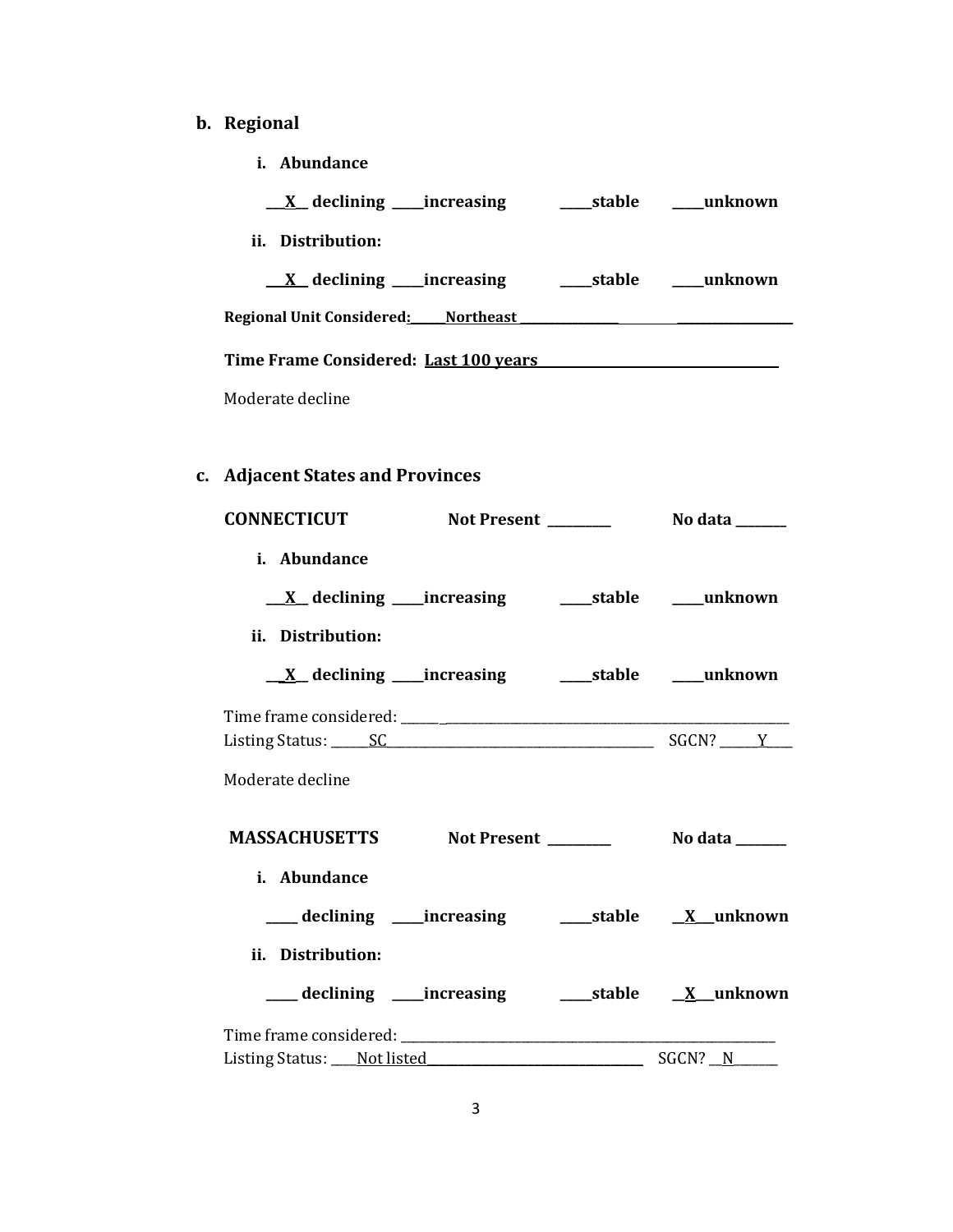| <b>NEW JERSEY</b>           |                                                           |                          |
|-----------------------------|-----------------------------------------------------------|--------------------------|
| i. Abundance                |                                                           |                          |
|                             | ___ declining ____increasing ______stable ___ X__unknown  |                          |
| ii. Distribution:           |                                                           |                          |
|                             | ___ declining ____increasing ______stable _____X__unknown |                          |
|                             |                                                           |                          |
|                             | Listing Status: Not listed Status And SGCN? N             |                          |
| <b>ONTARIO</b>              | Not Present _______                                       | No data __ <u>__X___</u> |
| i. Abundance                |                                                           |                          |
|                             |                                                           |                          |
| ii. Distribution:           |                                                           |                          |
|                             | declining ____increasing _______stable _____X_unknown     |                          |
|                             |                                                           |                          |
|                             |                                                           |                          |
|                             | PENNSYLVANIA Not Present ________ No data X___            |                          |
| i. Abundance                |                                                           |                          |
|                             |                                                           |                          |
| ii. Distribution:           |                                                           |                          |
|                             | ___ declining ____increasing ______stable ___ X__unknown  |                          |
|                             |                                                           |                          |
| Listing Status: _Not listed |                                                           | SGCN? N                  |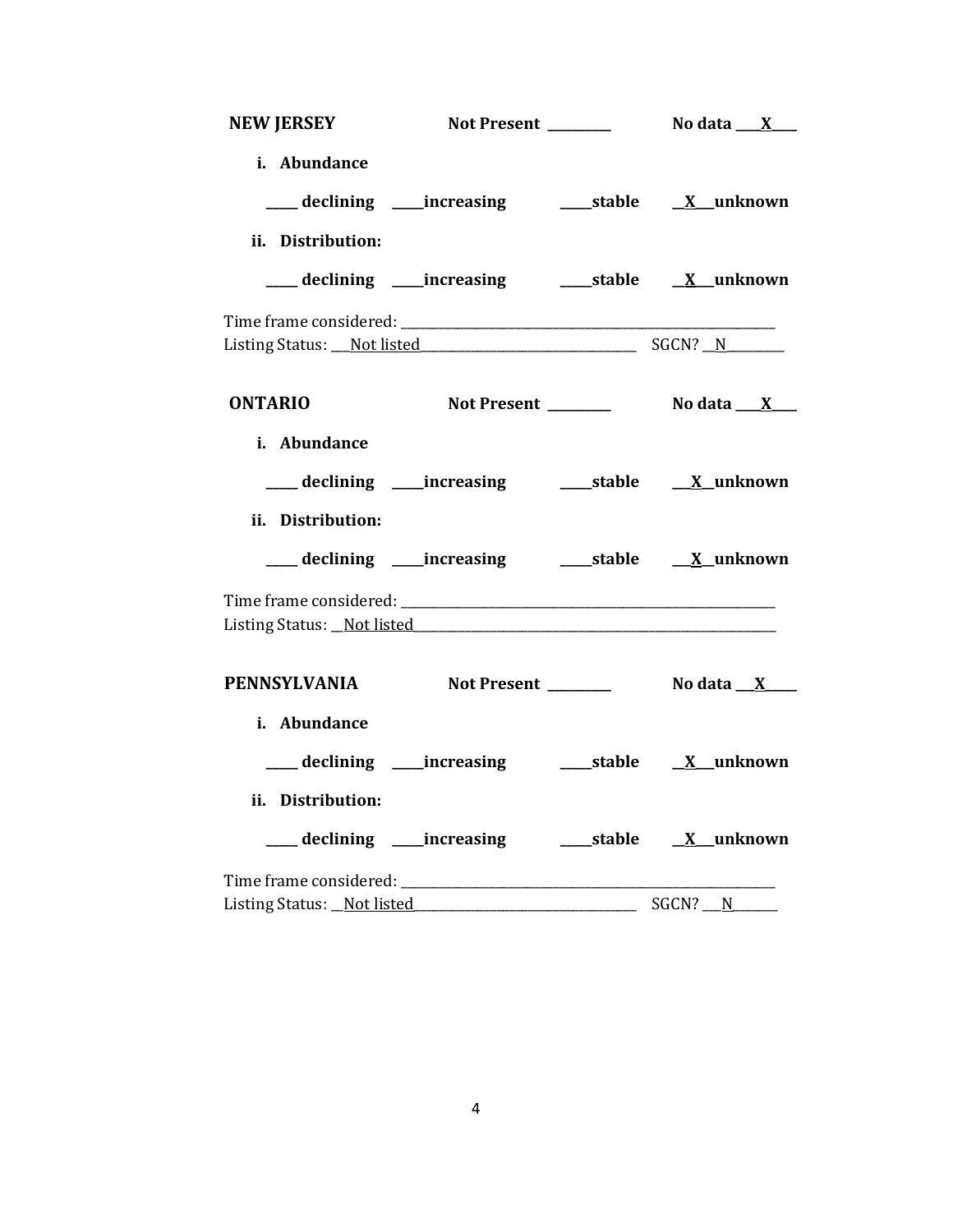| <b>QUEBEC</b>     |                                                            |  |
|-------------------|------------------------------------------------------------|--|
| i. Abundance      |                                                            |  |
|                   | ___declining ___increasing    ____stable <u>X</u> _unknown |  |
| ii. Distribution: |                                                            |  |
|                   | ___ declining ____increasing ______stable _____X__unknown  |  |
|                   |                                                            |  |
|                   |                                                            |  |
| <b>VERMONT</b>    |                                                            |  |
| i. Abundance      |                                                            |  |
|                   | ___declining ___increasing _____stable <u>X_</u> unknown   |  |
| ii. Distribution: |                                                            |  |
|                   |                                                            |  |
|                   |                                                            |  |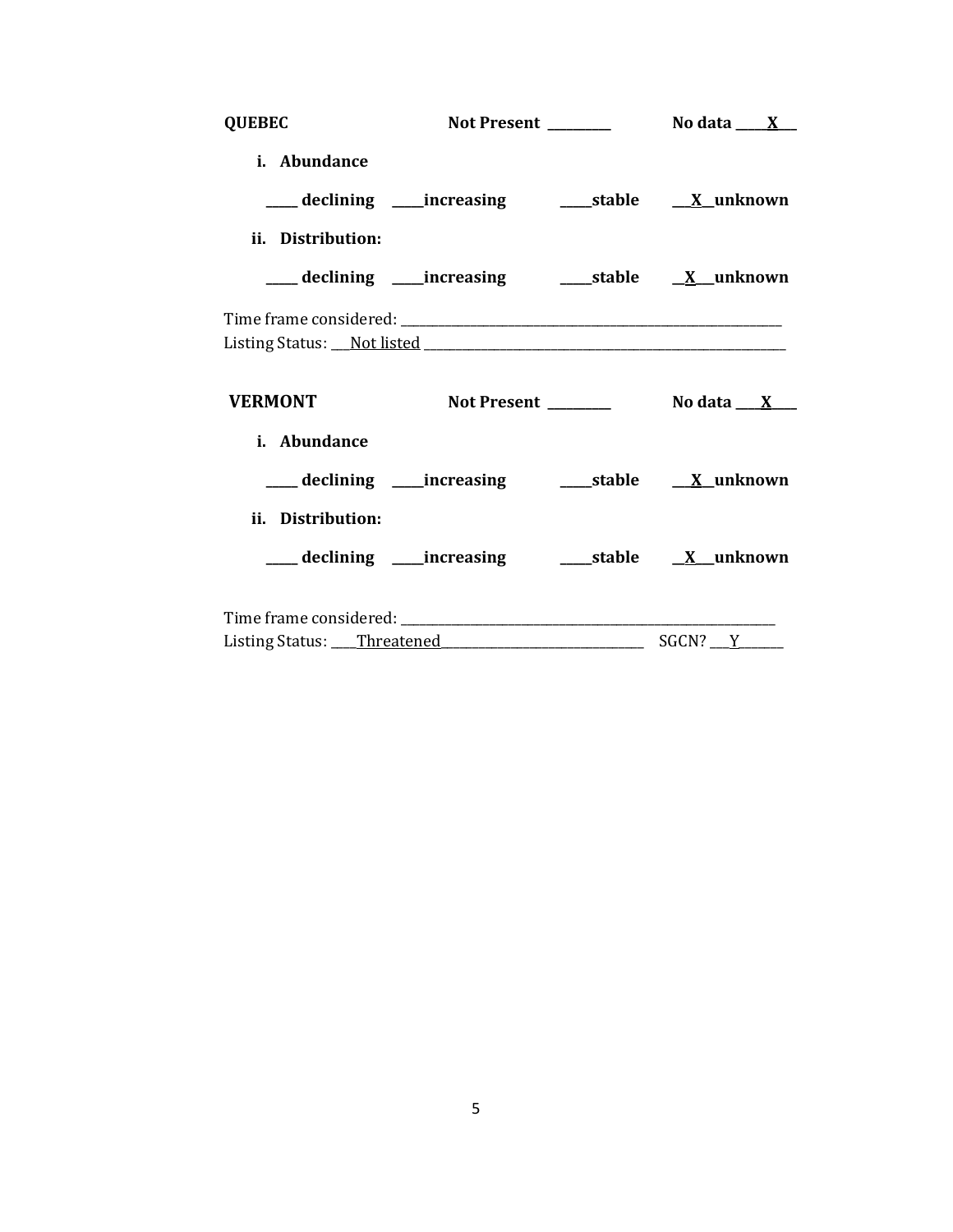| d. NEW YORK                                                | No data |  |  |
|------------------------------------------------------------|---------|--|--|
| <i>i.</i> Abundance                                        |         |  |  |
|                                                            |         |  |  |
| ii. Distribution:                                          |         |  |  |
| <u>_X</u> declining ____increasing _____stable ____unknown |         |  |  |
| Time frame considered: Last 100 years                      |         |  |  |
| Severe decline                                             |         |  |  |

## **Monitoring in New York.**

NY Natural Heritage completed a 5-year status assessment of this and other tiger beetles in 2010. Scattered surveys have happened since, particularly on NYS Parks properties.

# **Trends Discussion:**



Map source: USGS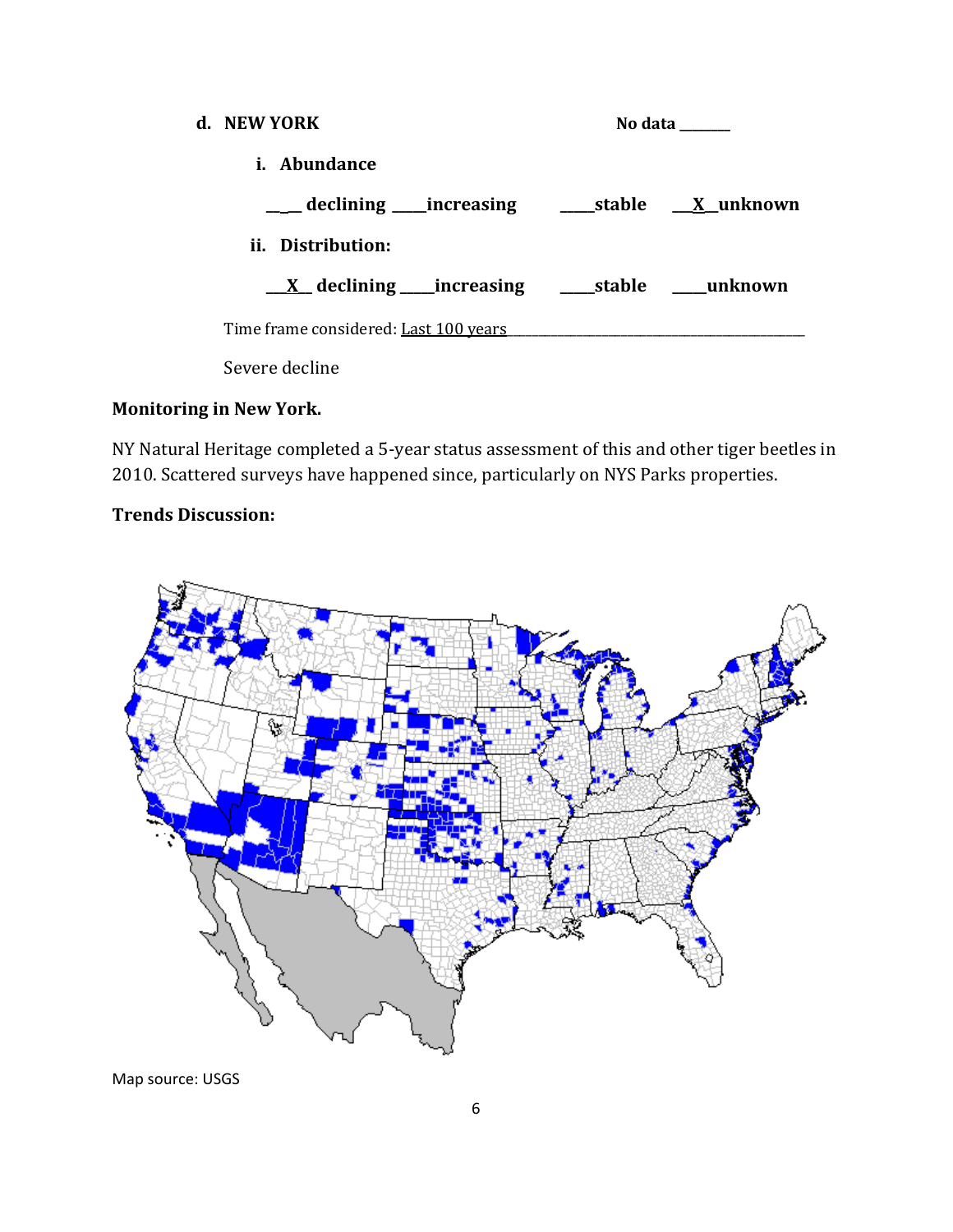



Map source: Schlesinger and Novak (2011). Current (black dots) and approximate former (gray dots) distribution of *Cicindela hirticollis* in New York.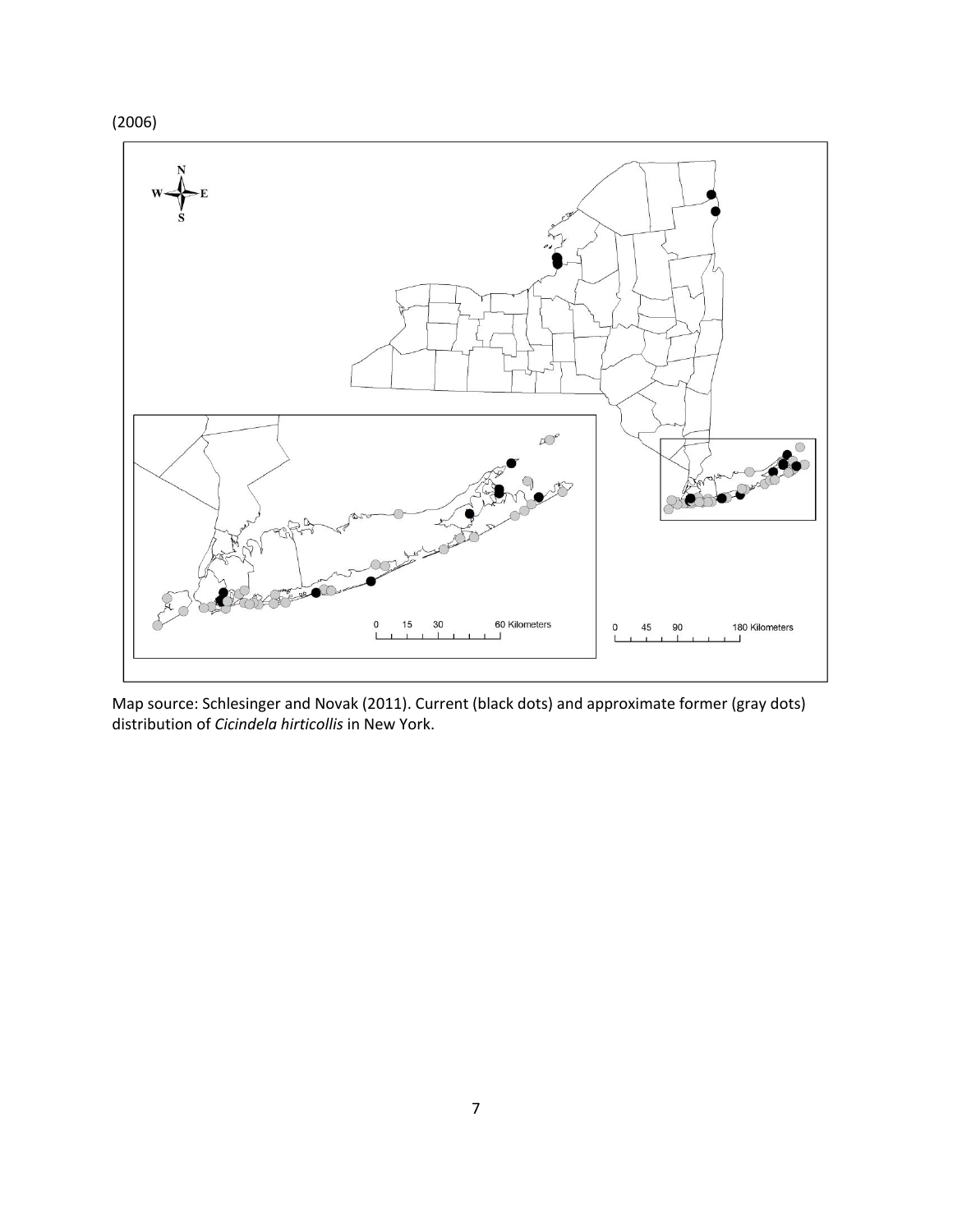

Map source: Mawdsley et al. (2013), adapted from Schlesinger and Novak (2011). Figure 1: Historical (circles) and *de novo* (triangles) survey sites for the tiger beetle *Cicindela hirticollis* Say in New York City and on Long Island, New York. Open symbols indicate no detection, light gray circles indicate sites not surveyed, and dark symbols indicate that at least one adult was detected. Symbols in black indicate large populations (> 40 individuals detected).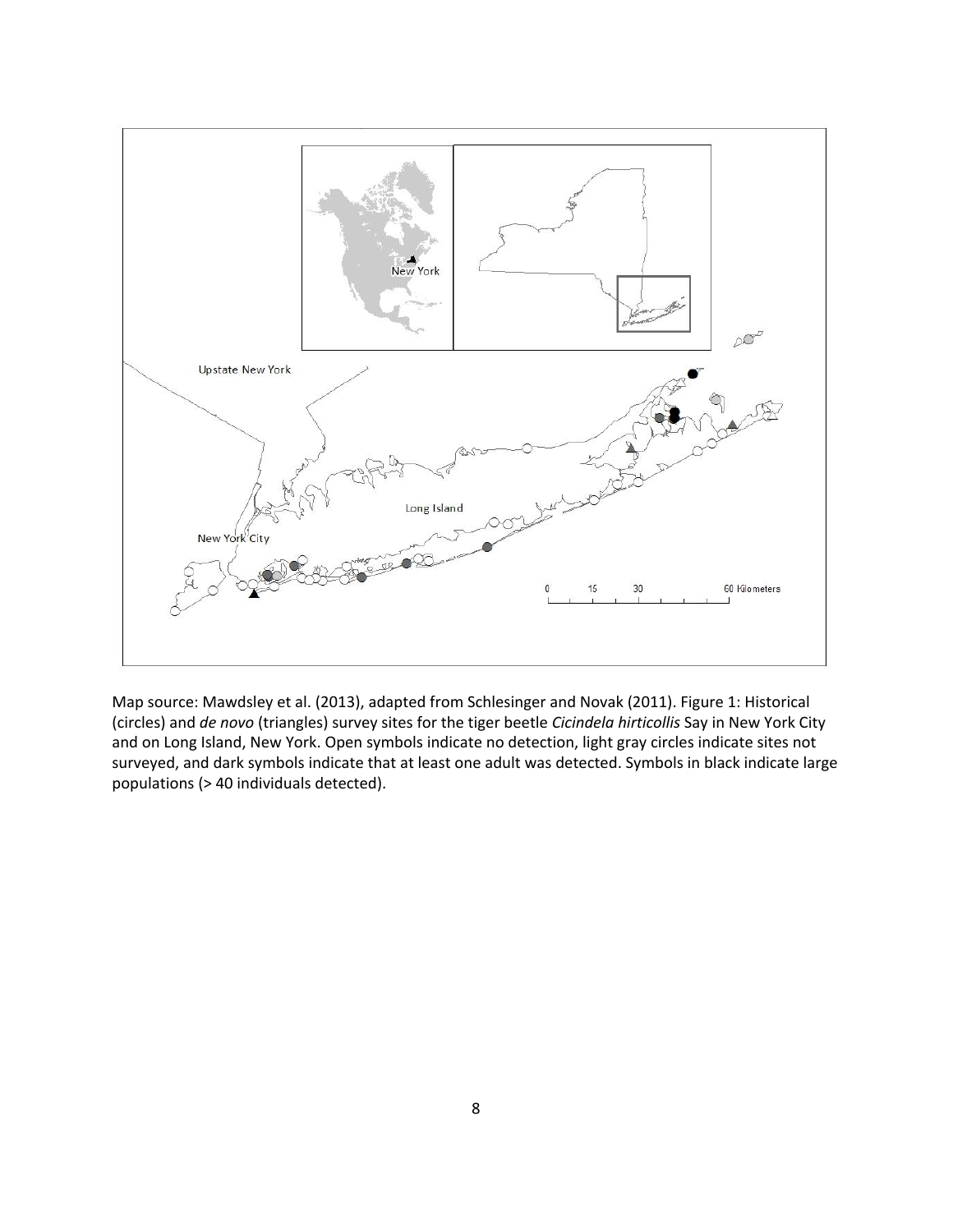#### **II. New York Rarity, if known:**

| <b>Historic</b><br>(select one)                 | # of Animals | # of Occurrences | % of State |
|-------------------------------------------------|--------------|------------------|------------|
| prior to 1970<br>prior to 1980<br>prior to 1990 |              | $~1$ $~40$       |            |
| Details of historic occurrence:                 |              |                  |            |
| Detailed in Schlesinger (2010).                 |              |                  |            |
| <b>Current</b>                                  | # of Animals | # of Occurrences | % of State |
|                                                 |              | 13               |            |

#### **Details of current occurrence:**

Approximately 13 of 40 historical occurrences on Long Island appear still to be occupied, with most having been surveyed recently. No historical information is available for New York's Great Lakes populations (Detailed in Schlesinger (2010), Schlesinger and Novak (2011), and Mawdsley et al. (2013)).

#### **New York's Contribution to Species North American Range:**

**Distribution** (percent of NY where species occurs) **Abundance** (within NY distribution)  $X$  0-5%  $\qquad \qquad$  abundant  $-$  6-10%  $-$  common

 $\sim$  11-25%  $\sim$  fairly common  $\frac{X}{X}$  uncommon  $\sim$  >50%  $\sim$  rare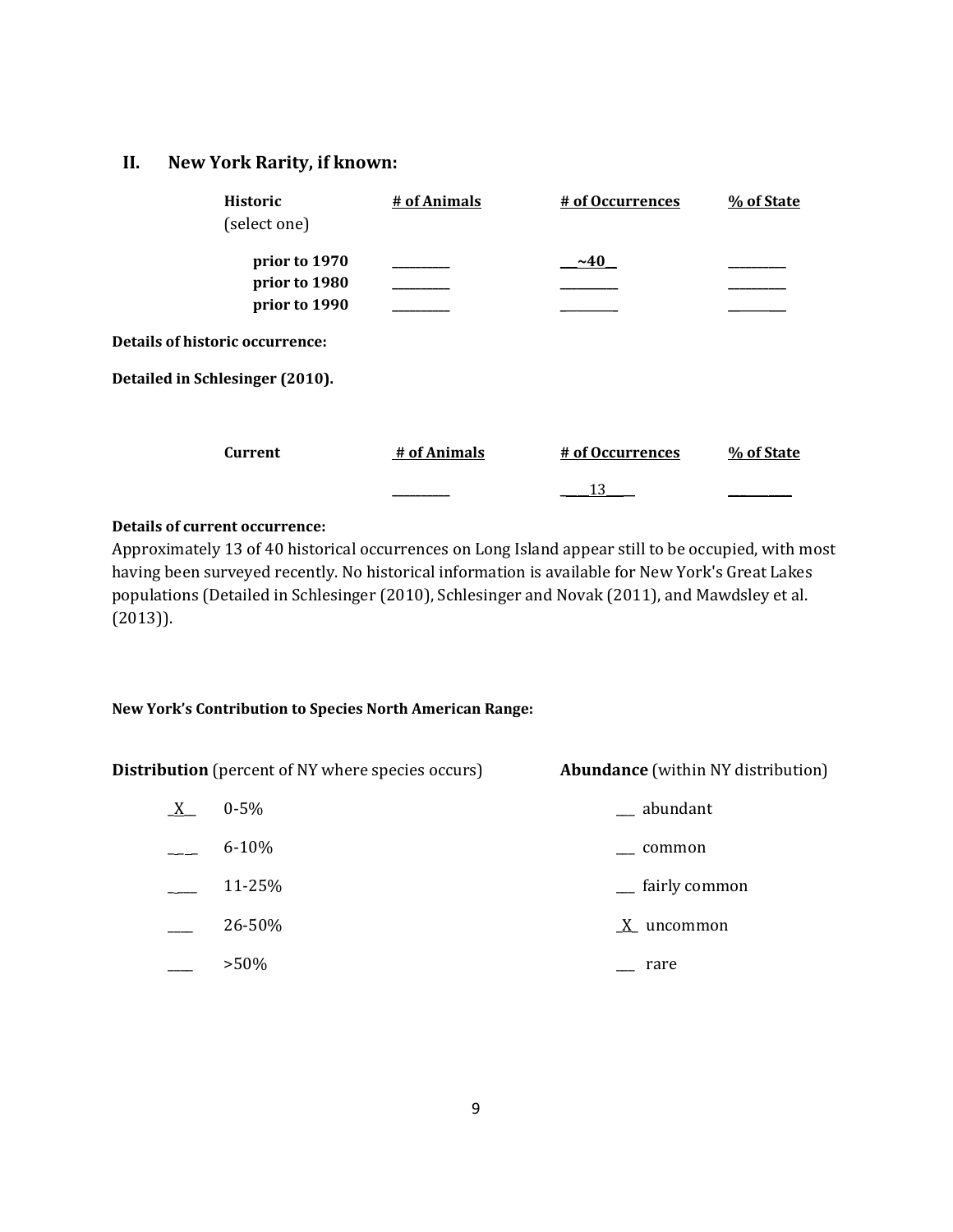# **NY's Contribution to North American range**

- $\underline{X}$  0-5%
- $-$  6-10%
- $\frac{11-25\%}{ }$
- $-26-50%$
- $>50\%$

Classification of New York Range

 $\_\_\_\_$ Core

- \_x\_\_\_ Peripheral
- \_\_\_\_\_ Disjunct

Distance to core population:

\_\_\_\_\_\_\_\_\_\_\_\_\_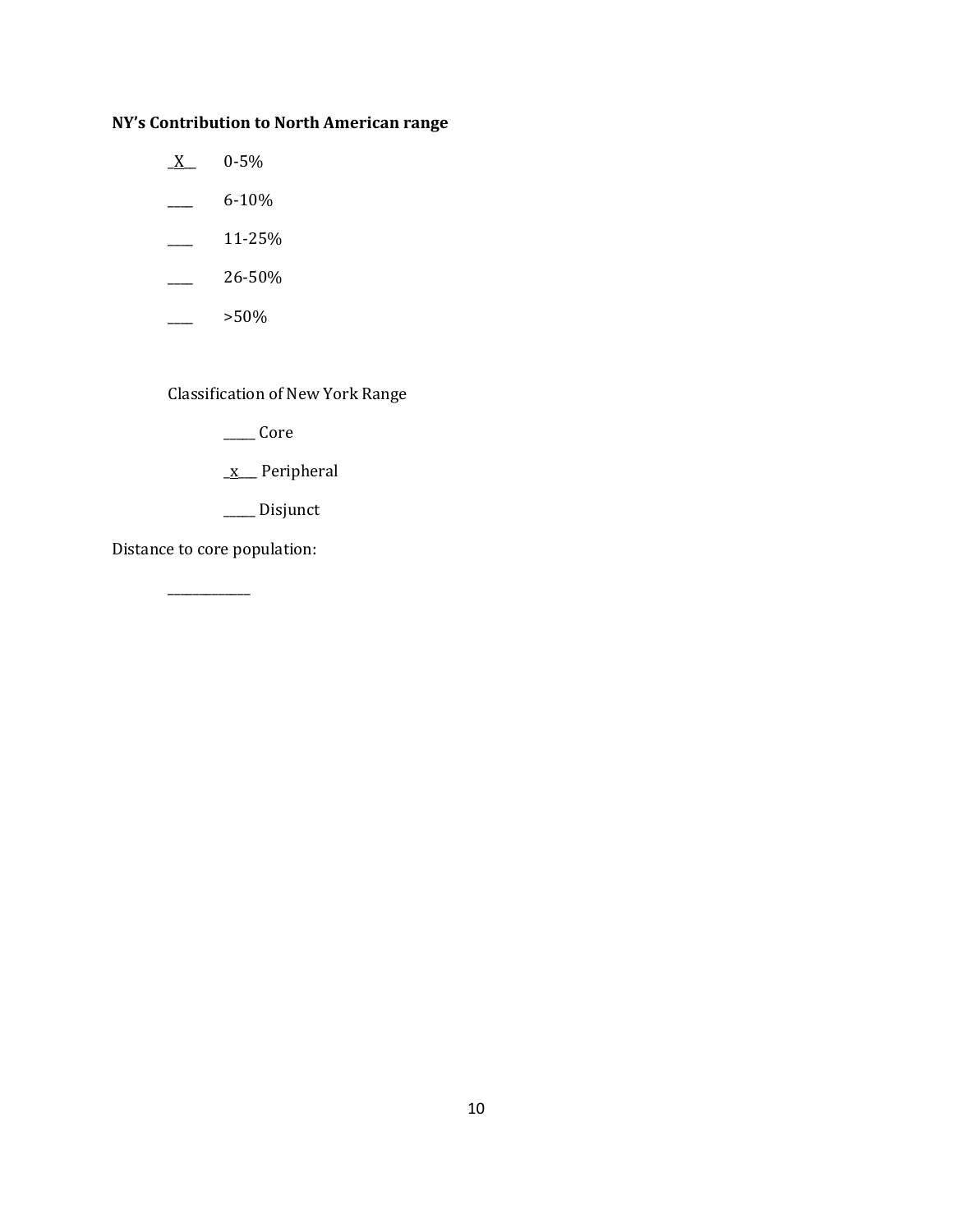### **IV. Primary Habitat or Community Type:**

| 1. Maritime dunes                                   |                                                                  |  |
|-----------------------------------------------------|------------------------------------------------------------------|--|
| 2. Lake and river shore/beach                       |                                                                  |  |
| 3.                                                  |                                                                  |  |
| <b>Habitat or Community Type Trend in New York:</b> |                                                                  |  |
|                                                     | ___ Declining ________ X__Stable _____ Increasing ______ Unknown |  |
|                                                     |                                                                  |  |
| <b>Habitat Specialist?</b>                          | X Yes No                                                         |  |
|                                                     |                                                                  |  |

#### **Habitat Discussion:**

This beetle occurs on sandy beaches associated with large lakes (Ontario and Champlain) and the ocean. Beaches can be narrow or wide, with varying amounts of dune vegetation, but usually with some associated dunes intact.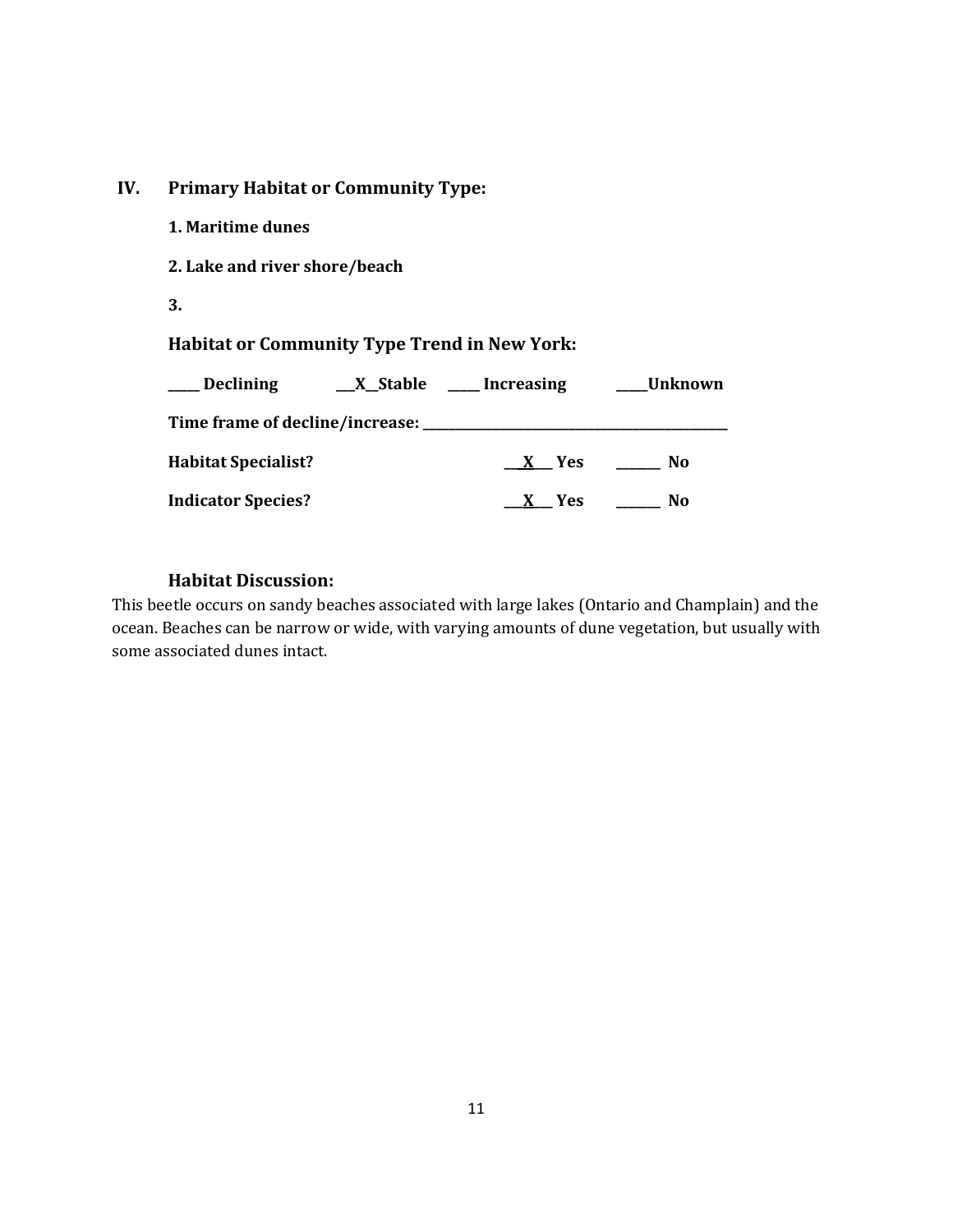- **V. New York Species Demographics and Life History**
	- **\_\_X\_\_\_ Breeder in New York**
		- **\_\_\_X\_\_ Summer Resident**

**\_\_\_X \_ Winter Resident**

**\_\_\_\_\_ Anadromous**

**\_\_\_\_\_ Non-breeder in New York**

- **\_\_\_\_\_ Summer Resident**
- **\_\_\_\_\_ Winter Resident**
- **\_\_\_\_\_ Catadromous**
- **\_\_\_\_\_ Migratory only**
- **\_\_\_\_\_Unknown**

### **Species Demographics and Life History Discussion:**

The females oviposit in late June or July and the larvae reach the third instar during late September at which point they seal their burrows by mid (?) October and hibernate [\(Hamilton 1925\)](http://www.biodiversity.uconn.edu/Collections/insects/CTBnew/references.htm). The burrows open in May of the following year and pupation occurs during June or July. The adults eclose in August, overwinter and become sexually mature the following spring (*loc. cit*.).

#### **VI. Threats:**

Beachfront development and overuse of beaches are major threats. In particular, vehicle traffic that crushes larval burrows is a chief cause of decline.

#### **Are there regulatory mechanisms that protect the species or its habitat in New York?**

**\_\_\_\_X\_\_ No \_\_\_\_\_ Unknown**